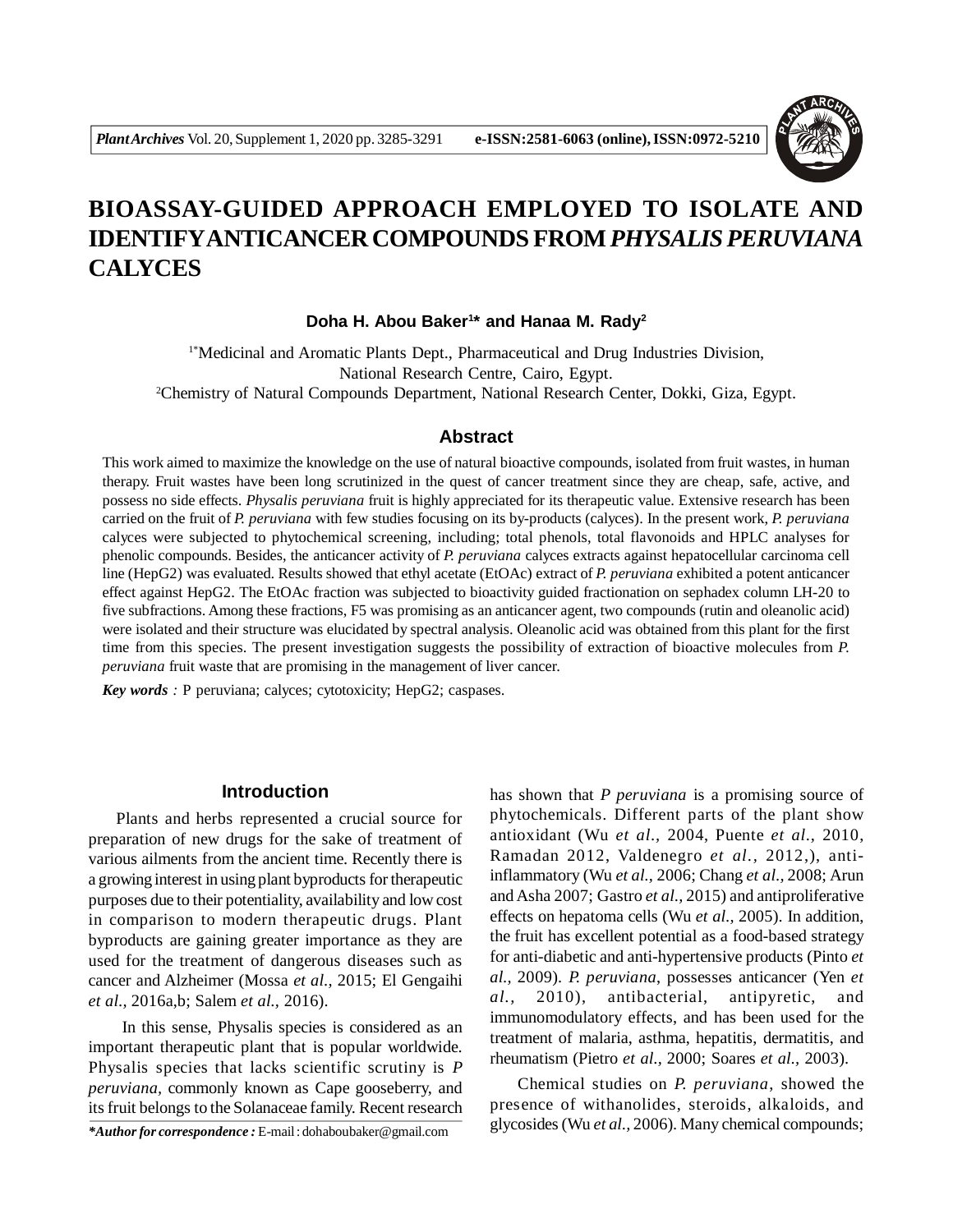*viz.* 28-hydroxywithanolide, withanolides, phygrine, kaempferol, and quercetin di- and tri-glycosides are reported to be present in *P. peruviana* (Keith *et al.,* 1992). Phytochemical studies made on *P. peruviana* calyces reported the presence of flavonoids, steroids, triterpenes, and lactones. The oleaginous fruit by-products may become one of the important oil sources. The oil is rich in essential fatty acids, natural antioxidants and phytosterols (Ramadan and Moersel, 2003).

The experimental studies of *P. peruviana* have been focused on the chemical and biological properties of the whole plant, leaves, and fruits, with only a few reports on calyces. Hence, the present work focused on physalis calyces in order to maximize its value and to test its potentials in the management of liver cancer. The aim of the present study could be considered the first trial targeting the study of anticancer activity of calyces.

## **Materials and Methods**

#### **Phytochemical screening**

The presence of carbohydrates, tannins, alkaloids, flavonoids, phenols, saponins, triterpenoid and coumarins in the ethanolic extract has been reported by Harborne (1973).

## **Quantification of flavonoids and phenols**

The total phenolic and Flavonoid content were determined according to Zilic *et al.,* (2012).

# **Identification of Phenolic and Flavonoid Compounds**

The phenolic and flavonoid compounds of *P. peruviana* were extracted according to the method described by Hakkinen *et al.,* (1998) and Mattila *et al*. (2000). HPLC analysis was carried out according to Kim *et al.,* (2006) with slight modifications using an Agilent Technologies 1100 series liquid chromatograph equipped with an auto sampler and a diode-array detector. The analytical column was Agilent Eclipse XDB C18 (150  $x4.6 \mu m$ ; 5  $\mu m$ ) with a C18 guard column. The analytical column was ZORBAX Eclipse XDB C18 column (15 cm x 4.6 mm I.D., 5 µm, USA).

#### **Extraction, fractionation, isolation and identification**

Air-dried and powdered Calyces were extracted successively with hexane, dichloromethane, ethyl acetate, and methanol with gradual increase in the polarity by percolation at room temperature until exhaustion of the material. All extracts were evaporated under vacuum and concentrated in a rotary evaporator.

The ethyl acetate part which exhibited powerful anticancer activity against HepG2, was evaluated using HPLC and chromatographed over sephadex LH-20 column by elution with 50 to 100 % methanol. On the basis of TLC behavior, the appropriate fractions were combined to give five main fractions which were tested for inhibitory activity against Hep-G2. The best fraction was subjected to sephadex LH-20 column by elution with 50 to 100 % methanol to obtain two major compounds.

## **General Experimental Procedures**

NMR spectra were acquired on a Varian Mercury 400 MHz spectrometer at 400 ( $^1$ H) and 100 ( $^1$ <sup>3</sup>C) MHz in  $CDCI<sub>3</sub>$  and DMSO using the residual solvent as an internal standard. Multiplicity determinations (DEPT) and 2D-NMR spectra (HMQC, HMBC, NOESY) were obtained using standard Bruker pulse programs.

## **Anticancer activity**

#### **Cytotoxicicity test**

Hepatocellular carcinoma cells (HepG2) was supplied by Naval American Research Unit-Egypt (NAmRU). Cytotoxicity against cancer cells was assessed by MTT [3-(4, 5-dimethylthiazol-2-yl)-2, 5-diphenyltetrazolium bromide] assay (Mosmann 1983). The percentage of change in viability was calculated according to the formula:

[(Reading of extract / Reading of negative control) - 1)] x 100

## **Caspase-3/8/9 activity**

Caspase activity was determined using Caspase-3/ 8/9 Colorimetric Assay Kit as per manufacturer's protocol (GenScript, USA). Seeding of HepG2 cells was done at a density of 4 x 106 cells/mL and followed by treatment with DTN (IC<sub>50</sub>c for 12h, 24h, 48h and 72 h). At the same time, negative control was set. Resuspension of the cells was done in cold lysis buffer followed by incubation on ice for 1 h. After centrifugation, 10 ìL of supernatant was used to assay the protein concentration by Bradford method. Equal amounts of protein were mixed with 2X reaction buffer and 200 ìM DEVD-pNA substrate (caspase-3)/ IETD-pNA substrate (caspase-8)/ LEHD-pNA substrate (caspase-9) and further incubated at 37°C for 4h, away from light. The plates were read at 405 nm.

#### **Statistics**

All results were expressed as mean value of three replicates. Data were statistically analyzed through analysis of variance (ANOVA) and Duncans test using Co-Stat Statistics Software, where unshared letters were considered significant at  $P \leq 0.05$ .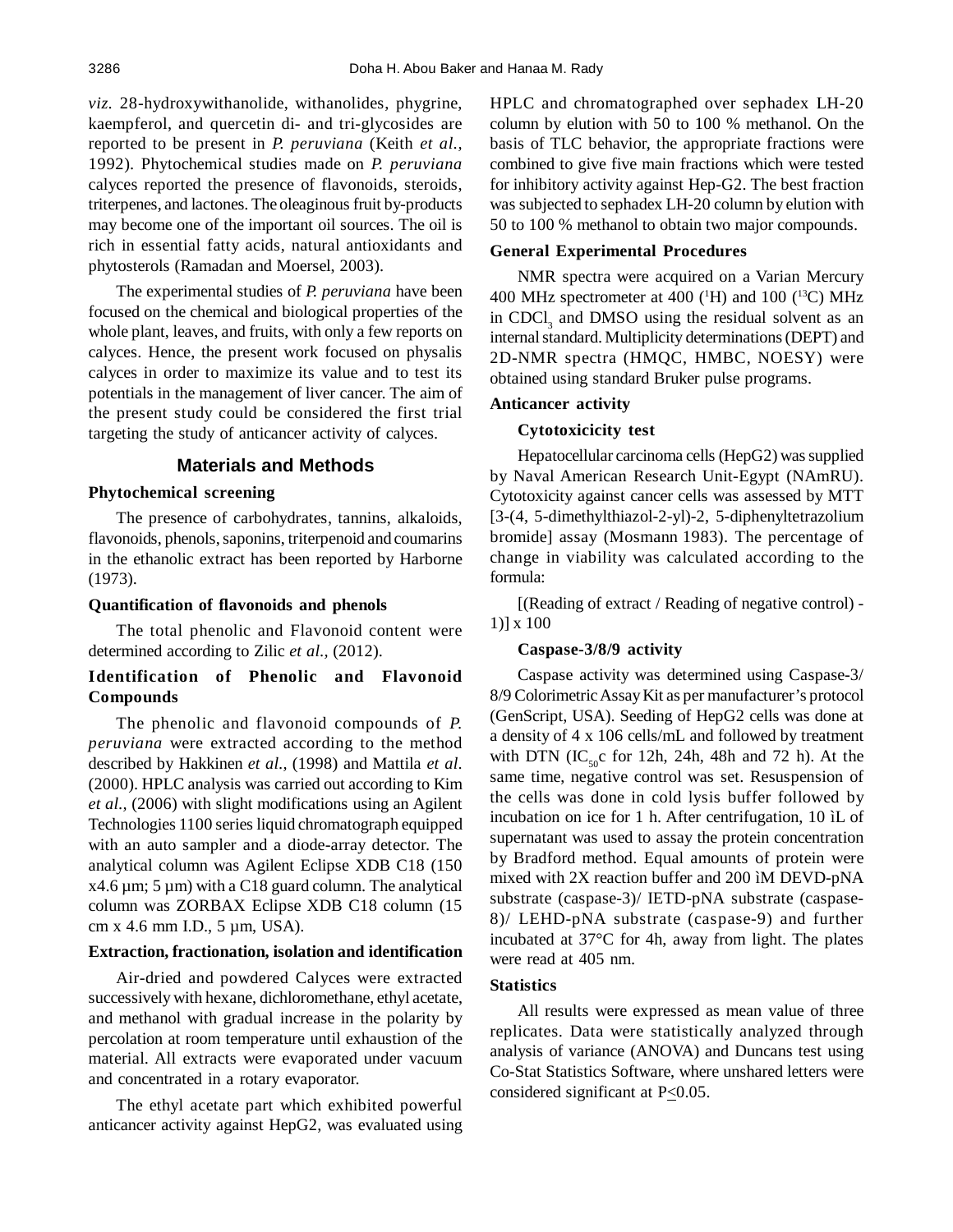## **Result and discussion**

## **Phytochemical screening**

The qualitative phytochemical analysis of *P. peruviana* L. calyces extract showed the presence of biologically active phytoingredients such as tannins, flavonoids, glycosides, sterols, saponins, coumarin and alkaloids (Table 1). The medicinal value of this plant mainly depended on phytocompounds that produced definite biological actions on human and these constituents were produced to defend the plant from the environment.

## **Flavonoids and phenol Content**

In addition, the phenolic and flavonoid contents in the calyces extract were found to be  $120\pm0.66$  mg/g and  $254\pm1.45$  mg/g, respectively (Table 2). The extraction yield of total phenolic content relied on solvent type and polarity (Xu *et al.,* 2014), harvesting time, ripening stage (Valdenegro *et al.,* 2012), organ, growth stage when harvested, storage after harvesting, geographic place of production and the ripening stage of the fruit (Bravo *et al.,* 2015), as well as after defense mechanisms against stress factors and pathogens (Acosta-Estrada *et al.,* 2014; Allam *et al.,* 2018). According to other findings, phenolic content of *P. peruviana* fruits had been studied at different harvesting time, showing a content range from 0.77 to 0.59 g GAE/ kg (Li *et al.,* 2014).

Good amounts of phenolic compounds were estimated in *P. peruviana* juices, wherein the levels of total phenols varied from 6.09 to 6.30 mg/100 g juice as caffeic acid equivalents, highest content in total flavonoids  $(226.19 \pm 4.15 \text{ mg/g})$  and phenols  $(100.82 \pm 6.25 \text{ mg/g})$ , quercetin is the main phenolic compound, followed by myricetin and kaempferol (H $\delta$ kkinen *et al.*, 1999). Cardona *et al*., (2017) evaluated the effect of different

**Table 1:** Phytochemical screening of *P. peruviana* calyces alcoholic extract.

|                         | <b>Alcoholic extract</b> |
|-------------------------|--------------------------|
| <b>Tannins</b>          | $^{++}$                  |
| Flavonoids              | $++$                     |
| Glycosides              | $^{+}$                   |
| Alkaloids               | $++$                     |
| Saponin                 | $^{++}$                  |
| Sterols and triterpenes |                          |
| Coumarin                |                          |

**Table 2:** Total Flavonoids and phenol content in alcoholic extract of *P. peruviana*calyces.

|                  | <b>Alcoholic extract</b>       |
|------------------|--------------------------------|
| Total Flavonoids | $254 \pm 1.45 \,\mathrm{mg/g}$ |
| Total phenolic   | $120\pm0.66$ mg/g              |

extraction processes of *P. peruviana* calyces extract on rutin content and total phenolic content, where the results showed that the optimal conditions were the use of ethanol 70%, and a percolation time of 72 hours.

#### **Analysis of phenolic compounds using HPLC**

The main flavonoids found in *P. peruviana* calyces were Hespirdin (32760.00 ppm) followed by rutin (18412.17 ppm**),** while the main phenolic acids were vanillic acid followed by ellagic acid (30790.35 ppm and 19748.74 ppm, respectively) (Table 3). In *P. peruviana* fruits, quercetin was the main phenolic compound, followed by myricetin and kaempferol (H $\delta$ kkinen *et al.*, 1999). Previous reports indicated the presence of kaempferol, rutin, quercetin, myricetin, Apg 6 glucose 8 rhamnose, Luteo 7 glucose, Narengin, Apig 7 O neohespiroside, Kamp3-7 di-rhamnoside and Kamp3(2 p-manryl) glucose (747.27, 913.95, 3023.39, 1260.17, 468.32 and 4742.23, respectively ). For further investigations, different extraction methods and types of solvents could be studied for *P. peruviana* calyces. The extraction efficiency may vary depending on extraction techniques resulting in different patterns of the bioactive ingredients that may affect the capacity of the pharmacological properties.

## **Cytotoxic activity**

The effect of the *P. peruviana* calyx's fractions and EtOAc sub-fractions on HepG2 cells were evaluated using MTT assay. The cells were treated for 24 h with different concentrations (10- 100 µg/mL). Data were presented in Figure 1. Ethyl acetate fraction showed a high cytotoxic activity where the  $IC_{50}$  was  $25\mu g/mL$ , while the methanol and chloroform fractions exhibited weak cytotoxic activity with  $IC_{50} > 100 \,\mu g/\,\text{mL}$ . Hexane fraction was non-cytotoxic where the  $IC_{50}$  was 200 µg/ mL. The cytotoxic EtOAc fraction was fractionated into five subfractions and the cytotoxic activity was tested, then the caspase activity of the treated HepG2 cells was determined (Figure 2). All sub-fractions induced caspase activity that was supposed to induce apoptosis, except f2, in a percentage exceeding that of the ethyl acetate itself. Sub-fraction F1 induced caspase activity in a percentage of 257 while, F3, F4, and F5 increased the activity by approximately 100 %. Therefore, a bioassayguided approach was employed to isolate the bioactive compounds responsible for the activity from F1 (rutin and oleanolic acid, Figure 3).

Cytotoxic effects of *P. peruviana* whole plant, leaves, and stems on different cell lines such as leukemia, breast, colon, lung, and liver cancers were also investigated (Wu *et al.,* 2009). Cakir *et al*., (2014) suggested that *P.*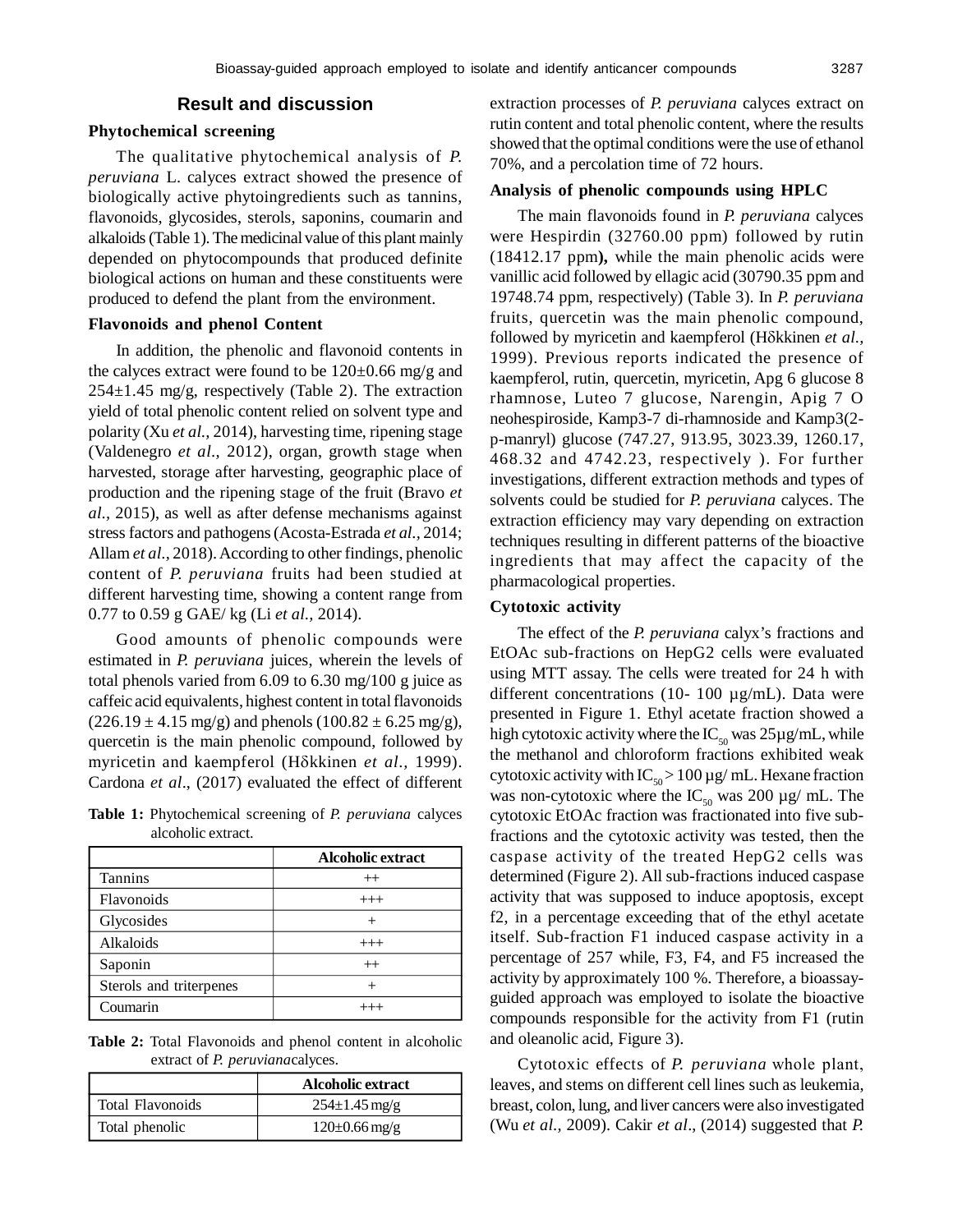

**Fig. 1:** Cytotoxic activity of *P. peruviana* fraction (A) and subfraction (B) against HepG2 treated for 24h at various concentrations of Data were expressed as percent of control  $\pm$  SE (n=3).

*peruviana* ethanolic extract of shoot and leaf can induce apoptotic cell death against HeLa cells when applied by100 µg/mL. Studies performed on fruits (Mehmet and Hameaz-Koocabaa 2014) observed that  $IC_{50}$  values of *P. peruviana* fruit for HT-29, Hep3B, SaOS-2 and SH SY5Y cell lines were evaluated as 40.79, 24.92, 15.44, and 44.24 µg/ml, respectively. Another study on *P. peruviana* fruit showed high cytotoxic potential in L929 and HeLa through cell inhibition and blocking cytokines (Giraldo, *et al.,* 2017). Wu *et al*., (2004) observed that *P. peruviana* fruits' crude extract was more cytotoxic than the extract from the whole plant.

#### **Identification of isolated compounds from F1**

For compound (1), the 1D and 2D NMR data showed the presence of 27 carbons and 2 carbohydrate units, where their anomeric protons were at  $\delta$  4.4 and 5.4 ppm, while their carbons showed up at  $\delta$  101, and 102 ppm. The DEPT 135 showed the presence of 5 doublet aromatic carbons at  $\delta$  93, 99, 115, 116, and 121. The carbon showed the presence of one carbonyl carbon at  $\delta$  177 and 7 oxygenated sp2 carbons at  $\delta$  133, 144, 148, 156, 157, 161, and 164. This data suggested the presence of flavonoid glycosides similar moiety. Searching the







**Fig. 3:** Isolated compounds from the most active subfraction a) Rutin b) Oleanolic acid.

literature for the previously reported compounds from this species showed that compound (1) was quercetin-3- *O*-rutinoside, also known as rutin and rutoside, where the <sup>1</sup>H and <sup>13</sup>C NMR showed agreement with results of Toro *et al.,* ( 2014).

Concerning compound (2), the 1D and 2D NMR data showed the presence of 31 carbons. The carbon and DEPT 135 showed the presence of one carbonyl carbon at  $\delta$  183 and 2 sp2 carbons at  $\delta$  123 and 144, respectively, and one oxygenated sp3 carbon at  $\delta$  79, and 2 sets of germinal methyl carbons, where the first set showed up at  $\delta$  16 and 24, while the second set showed up at  $\delta$  23 and 33. This data suggested the presence of triterpenes similar moiety. Searching the literature for the previously reported compounds from this species and genus, it was found that compound (2) was Oleanolic acid, which has been previously identified from the genus but not from the species. The  $H$  and  $H$ <sup>13</sup>C NMR showed agreement with that reported by Seebacher *et al*. (2003). This was the first time to isolate oleanolic from *P. peruviana* that was previously isolated from another physalis species (Shim *et al.,* 2002; Li *et al.,* 2012).

It was found that phenolic compounds such as flavonoids had variety of medicinal activities because of their structure. They showed to be very efficient scavengers of free radicals (ElGengaihi *et al.,* 2014; 2015) with hepato-protective properties (ElGengaihi *et al.,* 2016a;b). They also showed to decrease adverse effects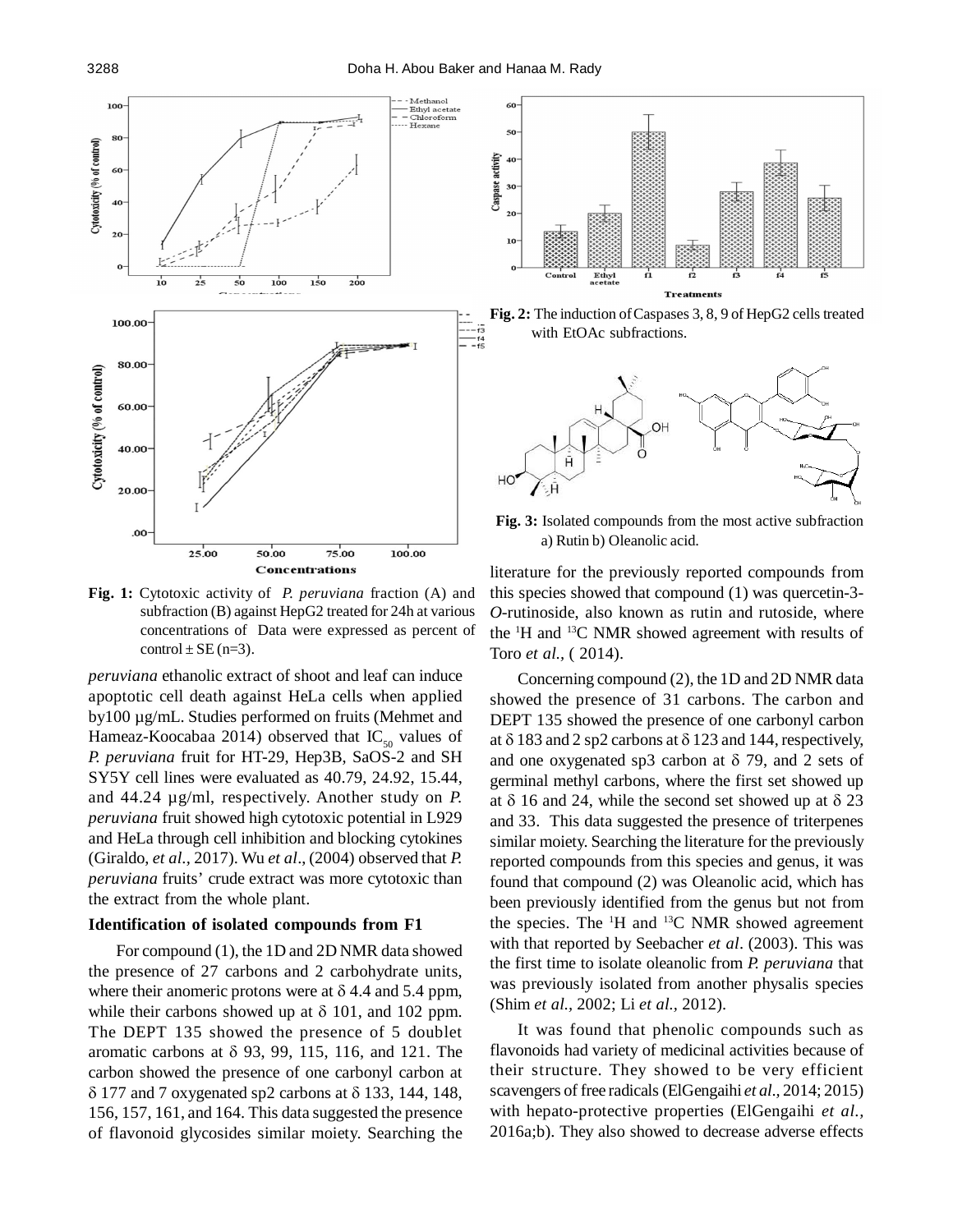| Phenolic compound      | $\mu$ g/g | <b>Flavonoids</b>           | $\mu$ g/g |
|------------------------|-----------|-----------------------------|-----------|
| Pyrogallol             | 6712.11   | Luteo 6 arbinose 8 glucose  | 13726.14  |
| Gallic                 | 171.02    | Luteo 6 glucose 8 arabinose | 677.58    |
| 4-aminobenzoic         | 111.11    | Apg 6 arabinose 8 glucose   | 1310.53   |
| Protocatchuic          | 1071.93   | Apg 6 rhamnose 8 glucose    | 1179.99   |
| Catechin               | 483.68    | Apg 6 glucose 8 rhamnose    | 747.27    |
| Catechol               | 2266.22   | Luteo 7 glucose             | 913.95    |
| Epicateachin           | 1099.38   | Narengin                    | 3023.39   |
| P-OH benzoic           | 614.35    | Hespirdin                   | 32760.00  |
| Caffeine               | 1558.67   | Rutin                       | 18412.17  |
| Chlorogenic            | 1394.35   | Apig 7 O neohespiroside     | 1260.17   |
| Vanillic               | 874.53    | Kamp3-7 di-rhamnoside       | 468.32    |
| Caffeic                | 206.79    | Quercetrin                  | 1381.67   |
| P-coumaric             | 255.03    | Rosmaniric                  | 245.26    |
| Ferulic                | 652.43    | Quercetin                   | 202.45    |
| Iso-ferulic            | 35.15     | Narengenin                  | 276.46    |
| E-vanillic             | 30790.35  | Kamp3(2-p-manryl)glucose    | 4742.23   |
| Alpha-coumaric         | 187.84    | Hespertin                   | 945.52    |
| Ellagic                | 19748.74  | Kampferol                   | 83.33     |
| 3,4,5 methoxy cinnamic | 2757.11   | Rhamnetin                   | 153.08    |
| Coumarin               | 221.6     | Apigenin                    | 114.71    |
| Cinnamic               | 50.15     | Apigenin 7 glucose          | 165.06    |
| Salycilic              | 2259.3    | Acacetin                    | 1348.86   |

**Table 3:** Polyphenolic content in *P. Peruviana* calyces using HPLC.

of pesticides (Mossa *et al.,* 2015), and to acquire antihypertensive (Salam *et al.,* 2016), antiinflammatory (Ibrahim *et al.,* 2016), antibacterial (Abou Baker *et al.,* 2020) and cholinesterase inhibition (El Gengaihi *et al.,* 2017) activities.

In agreement with results obtained from the present study, it has been reported by literature that rutin and oleanolic acid showed anticancer activities and activated caspase activities which may lead to the induction of apoptosis in different cancer cell lines (Tsai and Yin, 2008; Ramos *et al.,* 2008). Such effects could be due to the reduced oxidative stress that is known to play an important role in inflammatory carcinogenesis (Ibrahim *et al.,* 2016).

## **Conclusion**

In conclusion, limited number of reports, over the past decades, has been done for the evaluation of *P. peruviana* calyces, their bio-active constituents and their mechanisms of action. The Results introduced by the present study could be encouraging for further investigation regarding the bioactive constituents of *P. peruviana* calyces as an anticancer plant byproduct in particular.

## **Conflict of interest**

The authors declare that there is no conflict of interest regarding the publication of this manuscript.

#### **References**

- Abou Baker, D.H., M. Moghazy and A.A. AlSayed (2020). The in vitro cytotoxicity, antioxidant and antibacterial potential of *Satureja hortensis* L. essential oil cultivated in Egypt. *Bioorganic chemistry*, 103559. https://doi.org/10.1016/ j.bioorg.2019.103559
- Acosta-Estrada, B.A., J.A. Gutiérrez-Uribe and S.O. Serna-Saldívar (2014). Bound phenolics in foods, a review. *Food Chem*., **152:** 46–55. doi: 10.1016/ j.foodchem.2013.11.093.PMID: 24444905.
- Ahmed, L.A. (2014). Renoprotective effect of Egyptian cape gooseberry fruit (*Physalis peruviana* L.) against acute renal injury in rats. *Sci. World J*., doi: 10.1155/2014/273870. PMID: 24757415.
- Arun, M. and V. Asha (2007). Preliminary studies on antihepatotoxic effect of *Physalis peruviana* Linn. (Solanaceae) against carbon tetrachloride induced acute liver injury in rats. *J. Ethnopharmacol*., **111:** 110–114. doi: 10.1016/j.jep.2006.10.038. PMID: 17161567.
- Bravo, K., S. Sepulveda-Ortega, O. Lara-Guzman, A.A. Navas-Arboleda and E. Osorio (2015). Influence of cultivar and ripening time on bioactive compounds and antioxidant properties in Cape gooseberry (*Physalis peruviana* L.). *J.*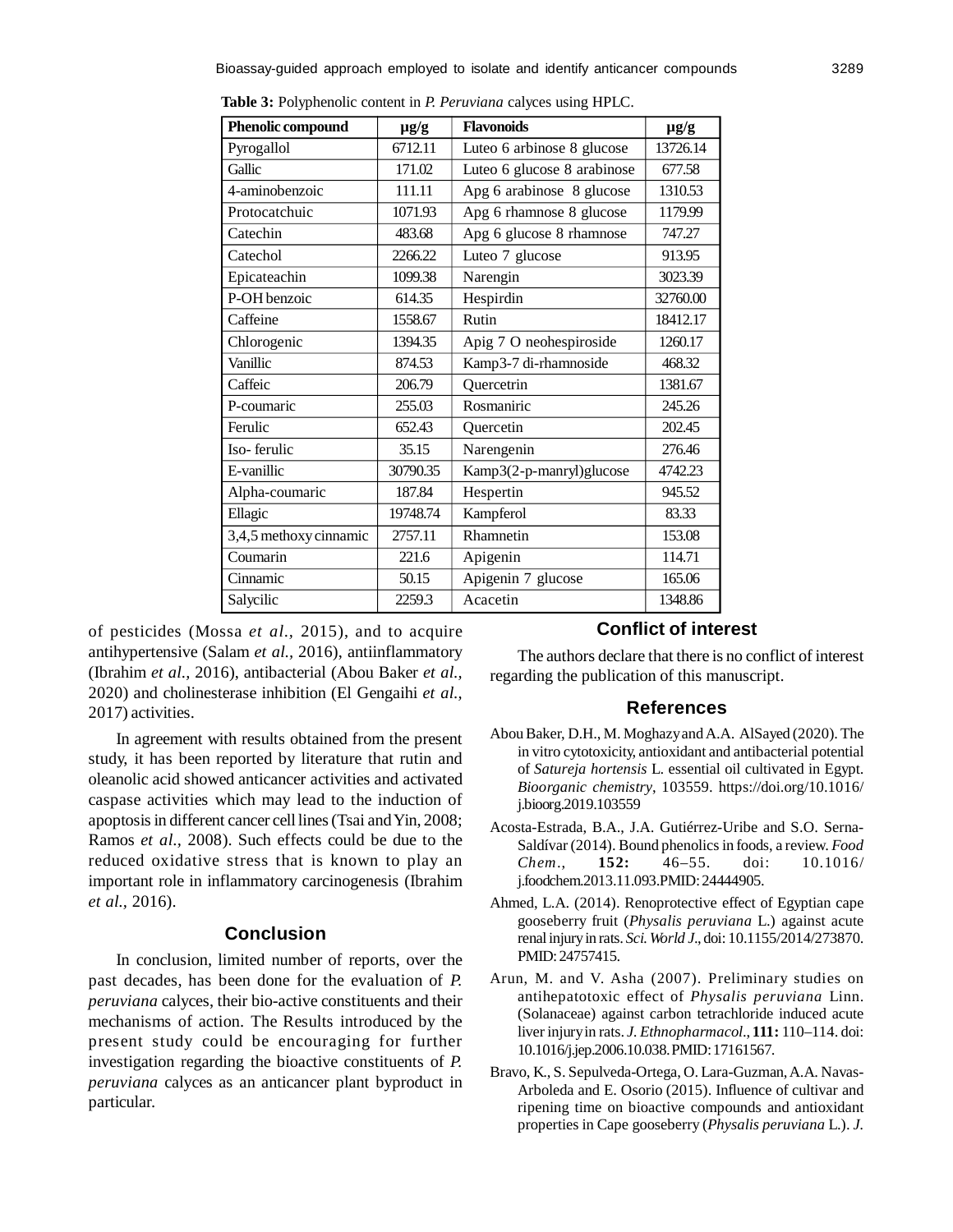*Sci. Food Agric*., **95:** 1562-1569. doi: 10.1002/jsfa.6866. PMID: 25131258.

- Çakir, Ö., M. Pekmez, E. Çepni, B. Candar and K. Fidan (2014). Evaluation of biological activities of *Physalis peruviana* ethanol extracts and expression of Bcl-2 genes in HeLa cells. *Food Sci. Technol*., **34:** 422–430. doi: http:// dx.doi.org/10.1590/fst.2014.0060.
- Cardona, M.I., R.M. Toro, G.M. Costa, L.F. Ospina, L. Castellanos, F.A. Ramos and D.M. Aragón (2017). Influence of extraction process on antioxidant activity and rutin content in *Physalis peruviana* calyces extract. *J. Applied Pharm. Sci.*, **7(06):** 164-168. doi: 10.7324/JAPS.2017.70623.
- Castro, J., Y. Ocampo and L. Franco (2015). Cape gooseberry [*Physalis peruviana* L.] calyces ameliorate TNBS acidinduced colitis in rats. *J. Crohn's and Colitis*., **9(11):** 1004- 1015. doi: 10.1093/ecco-jcc/jjv132.PMID: 26221001.
- Chang, J., C. Lin, S. Wu, D. Lin, S. Wang, C. Miaw and L. Ng (2008). Antioxidative and hepatoprotective effects of *Physalis peruviana* extract against acetaminopheninduced liver injury in rats. *Pharm. Biol*., **46:** 724–731. doi: 10.1080/13880200802215768.
- Dkhil, M.A., S. Al-Quraishy, M.M. Diab, M.S. Othman, A.M. Aref and A.E.A. Moneim (2014). The potential protective role of *Physalis peruviana* L. fruit in cadmium-induced hepatotoxicity and nephrotoxicity. *Food Chem. Toxicol*., **74:** 98–106. doi: 10.1016/j.fct.2014.09.013. PMID: 25265456.
- El-Gengaihi, S.E., M.A. Hamed, D.H. Aboubaker and H.M. Abdel-tawab (2016a). Flavonoids from sugar beet leaves as hepatoprotective agent. *Int. J. Pharm., Sci.*, **8:** 281-286.
- Elgengaihi, S., A.T.H. Mossa, A.A. Refaie and D. Aboubaker (2016b). Hepatoprotective efficacy of *Cichorium intybus* L. extract against carbon tetrachloride-induced liver damage in rats. *Journal of dietary supplements*, **13(5):** 570-584.
- Feigl, F., H.E. Feigl and D.A. Goldstein (1955). Sensitive and Specific Test for Coumarin through Photocatalysis1. *J. Am. Chem. Soc.*, **77(15):** 4162-3. doi: 10.1021/ja01620a061.
- Franco, L.A., G.E. Matiz, J. Calle, R. Pinzón and L.F. Ospina (2007). Anti-inflammatory activity of extracts and fractions obtained from *Physalis peruviana* L. calyces. *Biomedica*., **27:** 110-115. doi: /S0120-41572007000100010. PMID: 17546228.
- Hakkinen, S.H., S.O. Karenlampi, I.M. Heinonen, H.M. Mykkanen and A.R. Torronen (1998). HPLC method for screening of flavonoids and phenolic acids in berries. *J. Sci. Food Agri.*, **77:** 543-551. doi: 10.1002/(SICI)1097- 0010(199808)77:4<543::AID-JSFA78>3.0.CO;2-I
- Hanson, J.R. (1972). Chemistry of Terpenes and Terpenoids. (Ed.A.A. Newman). Academic Press. New York, 155-206.
- Harborne, J.B. (1988). (ed.) The Flavonoids: Advances in Research Since 1980. Chapman and Hall, London.
- Harborne, J.B. (1973). Phytochemicals Methods. Chapman and Hall Ltd., London, 49-188.
- Ibrahim, E.A., D.H. Abou Baker and F.K. El-Baz (2016). Marine algal sterol hydrocarbon with anti-inflammatory, anticancer

and anti-oxidant properties. *Int. J. Pharma. Bio Sci*., **1:**7.

- Keith, B., B.A. McGaw and J.G. Wolley (1992). Phygrine, an alkaloid from Physalis species. *Phytochem*., **31:** 4173-4176. doi: 10.1016/0031-9422(92)80437-J.
- Lan, Y.H., F.R. Chang, M.J. Pan, C.C. Wu, S.J. Wu, S.L. Chen, S.S. Wang, M.J. Wu and Y.C. Wu (2009). New cytotoxic withanolides from *Physalis peruviana*. *Food Chem*.,**116:** 462–469. doi: 10.1021/acs.jnatprod.6b01129.PMID: 28617598.
- Lewis, H. and C. Smith (1967). Sugar alcohols in fungi and green plants. Methods of detection and estimation. *New Phytol.*, **66:** 185-204. doi: 10.1111/j.1469- 8137.1967.tb05998.x
- Li, X., T. Wang, B. Zhou, W. Gao, J. Cao and L. Huang (2014). Chemical composition and antioxidant and antiinflammatory potential of peels and flesh from 10 different pear varieties (Pyrus spp.). *Food Chem*.,**152:** 531-538. doi: 10.1016/j.foodchem.2013.12.010.PMID: 24444971.
- Martínez, W., L.F. Ospina, D. Granados and G. Delgado (2010). In vitro studies on the relationship between the antiinflammatory activity of *Physalis peruviana* extracts and the phagocytic process. *Immunopharmacol Immunotoxicol*., **32:** 63–73. doi: 10.1080/ 08923970903143957. PMID: 19678736.
- Mattila, P., J. Astola and J. Kumpulainen (2000). Determination of flavonoids in plant material by HPLC with diode-array and electro-array detections. *J. Agri. Food Chem*., **48:** 5834-5841. doi: 10.1021/jf000661f. PMID: 11312761.
- Mehmet, Ã. and E.E. Hameaz-Kocabaa (2014). Antioxidant and cytotoxic activity of *Physalis peruviana*. *Medicinal Plant Res.*, **4(3):** 30-34. doi: 10.5376/mpr.2014.04.0004.
- Moneim, A.E.A. (2016). Prevention of carbon tetrachloride  $(CCl<sub>4</sub>)$ -induced toxicity in testes of rats treated with *Physalis peruviana* L. fruit. *Toxicol. Ind. Health*., **32:**1064– 1073. doi: 10.1177/0748233714545502. PMID: 25147302.
- Mosmann, T. (1983). Rapid colorimetric assay for cellular growth and survival: application to proliferation and cytotoxicity assays. *Journal of immunological methods*, Dec 16;**65(1- 2):** 55-63. doi:10.1016/0022-1759(83)90303-4
- Mossa, A.T.H., F.M. Ibrahim, S.M. Mohafrash, D.H. Abou Baker and S. El Gengaihi (2015). Protective Effect of Ethanolic Extract of Grape Pomace against the Adverse Effects of Cypermethrin on Weanling Female Rats. Evidence-Based Complementary and Alternative Medicine, 2015. doi: 10.1155/2015/381919. PMID: 26265923.
- Pardo, J.M., M.R. Fontanilla, L.F. Ospina and L. Espinosa (2008). Determining the pharmacological activity of *Physalis peruviana* fruit juice on rabbit eyes and fibroblast primary cultures. *Invest Opthalmol Vis Sci*., **49:** 3074–3079. doi:10.1167/iovs.07-0633
- Pietro, R.C., S. Kashima, D.N. Sato, A.H. Januario and S.C. Franca (2000). In vitro antimycobacterial activities of *Physalis angulata* L. *Phytom*., **7:** 335-338. PMID: 10969728 doi: 10.1016/S0944-7113(00)80052-5.
- Pinto, M.S., L.G. Ranilla, E. Apostolidis, F.M. Lajolo and M.I. Genovese (2009). Evaluation of antihyperglycemia and